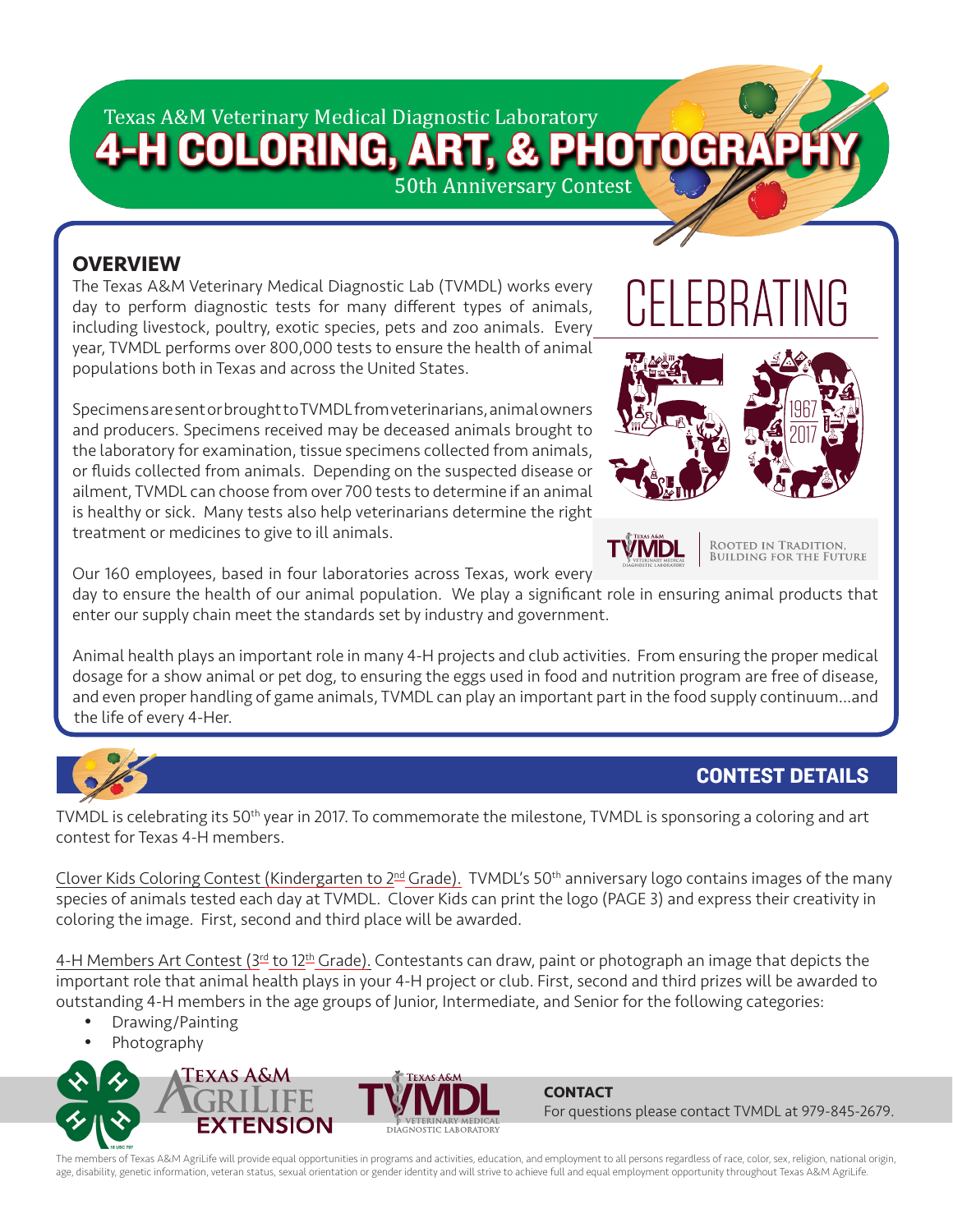

Paint or drawing material may be used in the coloring, and drawing/painting contests (ie watercolor, tempera, poster, or acrylic paint; pencil, charcoal, colored chalk, pastels, oil pastels, colored pencils, markers, crayons).



#### **SUBMISSION**

All entries will be submitted via 4-H CONNECT between January 1, 2017 and midnight (central time) on April 1, 2017. No late entries will be accepted for this contest.

In order to present your drawing/painting or photograph in the most presentable manner, you will need to follow these entry specifications:

- Drawing/Painting/Coloring: Artwork must be scanned or have a digital photo taken of the work. Scan must be at least a 300 dpi resolution, but not exceed a file size of 1 MB. Your artwork must be large enough for judges to see detail while still being smaller than 1 MB.
- Photographs: Photos should be submitted at a size of 8x10" at 300 dpi.



## JUDGING

Collegiate 4-H members and TVMDL staff will judge the entrants into each category and determine a first, second and third place winner. Judging will be based on the following criteria:

- interpretation of the theme
- technical skill
- originality and creativity
- artistic ability



### AWARDS AND NOTIFICATION

RULES AND REGULATIONS

First Place: rosette, image displayed at TVMDL headquarters and 50th anniversary events, \$100 gift card Second Place: rosette, image displayed at TVMDL headquarters, \$75 gift card Third Place: rosette, image displayed at TVMDL headquarters, \$50 gift card

Winners will be notified in mid-May. Awards presented during an event at the 2017 Texas 4-H Roundup.



#### One entry per 4-H member per category.

- Artwork must be started no later than September 1, 2016 and completed prior to the submission date.
- Only the 4-H member may work on his or her artwork.
- The artist retains all copyrights to their artwork without exception.
- Submitter must be the creator of the art submitted. The concept must be original and not a copy of anyone else's copyrighted material. Any artwork that depicts copyrighted images will be disqualified. For example, artwork depicting characters from television, movies, video games or books are not accepted.
- • By entering this competition, the 4-H member is granting TVMDL a non-exclusive perpetual license to reproduce the image of the artwork in our general outreach and marketing efforts.
- Photographs, drawings and paintings must be tasteful; profane, offensive or lewd images will be disqualified. Program coordinators at TVMDL reserve the right to determine disqualified images based on this requirement. Images traced by hand or with the use of an overhead projector or any other mechanical device are prohibited. Artwork that incorporates traced images are prohibited.